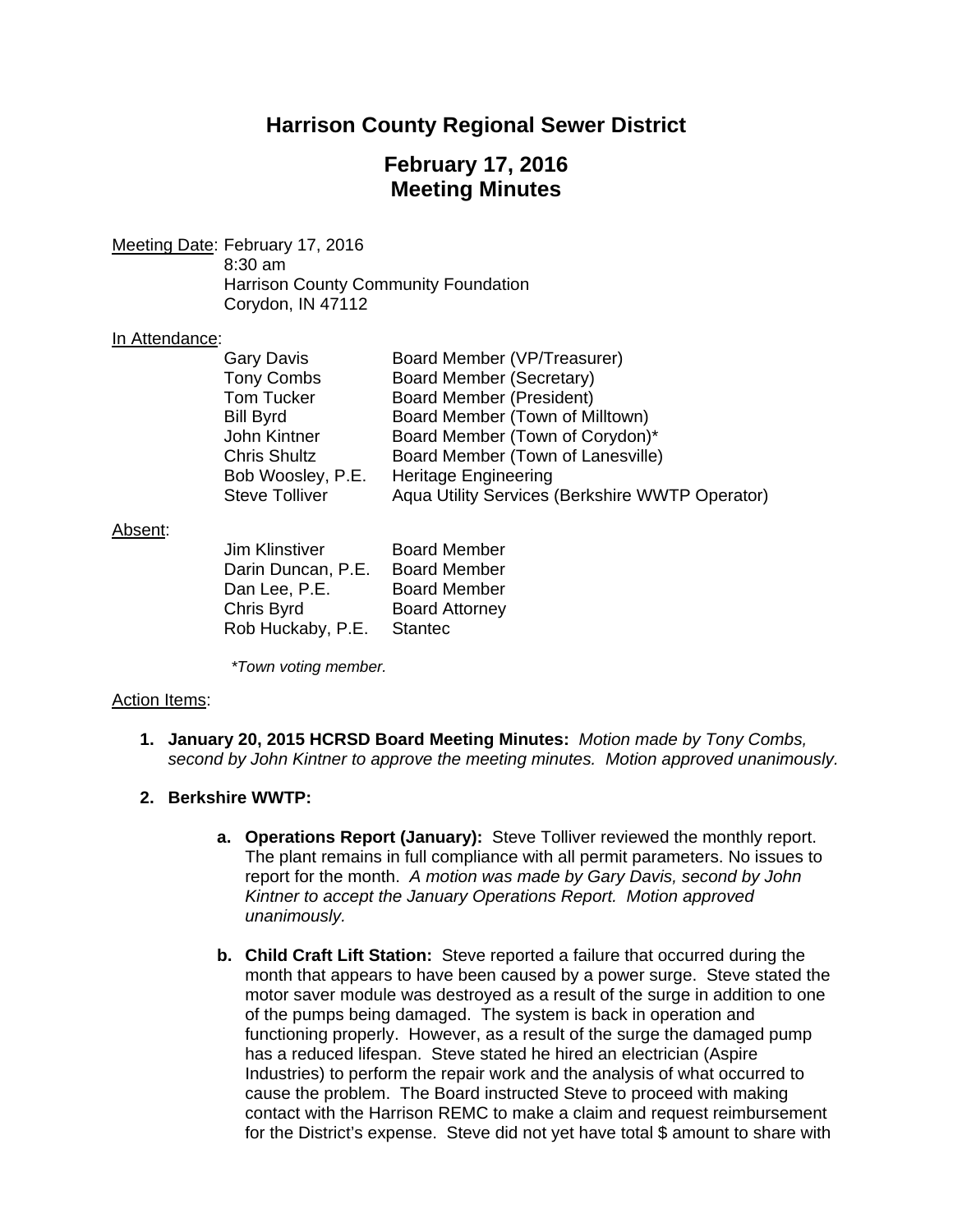HCRSD Mtg Minutes February 17, 2016 Page 2 of 3

> the Board. He is compiling all costs now and will share this with the Board and contact the REMC.

## **3. Lanesville I-64 Interchange Sewer Project**

- **a. Town's Portion: Construction**: Chris Shultz stated all equipment has been delivered. Weather delays have prevented their contractor from completing their work. It is anticipated all work will be completed within the next few weeks.
- **4. New Salisbury Sewer 7575 Corydon Junction Road:** Bob Woosley reported he followed up with the property owner (Mr. William Sieveking) and confirmed that only one property will be connected. The property owner does want to connect. He will follow up in the coming weeks once he returns from Florida to get the process started (pay fees, etc.).
- **5. Dollar General Store (New Salisbury):** The contractor performing the sanitary sewer connection work has asked the "Tap Fee" be waived. They are a qualified contractor capable of performing the work. All work will be inspected by the District. *A motion was made by John Kintner, second by Tony Combs to waive the Tap Fee. Motion approved unanimously.*
- **6. Payment of Fees:** It was discussed that payment of fees (Connection Fees, Inspection Fees, and Tap Fees) shall be made payable to the "Harrison County Regional Sewer District" and mailed to the District's P.O. Box.

## **7. Treasurers Report:**

- **a.** *Motion made by Tony Combs, second by John Kintner to approve the January Treasurer's Report. Motion approved unanimously.*
- **b.** *Motion made by Tony Combs, second by Tom Tucker to pay the following claims. Motion approved unanimously.*

### *District Checking Account:*

| i. Harrison REMC-WWTP electric service                        | \$1,493.54 |
|---------------------------------------------------------------|------------|
| ii. Duke Energy - lift station electric service               | \$25.90    |
| iii. Aqua Utility Services - Nov. billing and WWTP Platform   | \$1,678.02 |
| iv. Aqua Utility Services - Jan billing/chemicals/maintenance | \$1,461.09 |
| v. Aqua Utility Services - Feb. WWTP Operation & Lift Stas.   | \$2,871.99 |
| vi. Town of Corydon - January sewer bills                     | \$3,681.22 |
| vii. Heritage Eng. - retainer/website/& Stantec fees          | \$1,648.00 |
| viii. IDEM - annual permit renewal                            | \$700.00   |
| ix. Dillman Chastain Byrd - work regarding SBOA audit         | \$100.03   |
|                                                               |            |

**c. Audit:** Gary notified the Board the State Board of Accounts Audit is complete and awaiting a closing conference to be scheduled.

### **8. Other Items:**

**a. Elected Officials Update:** Bob presented copies of his recent presentation to Rotary (held on 2/9/16) regarding the history of the District. All agreed this